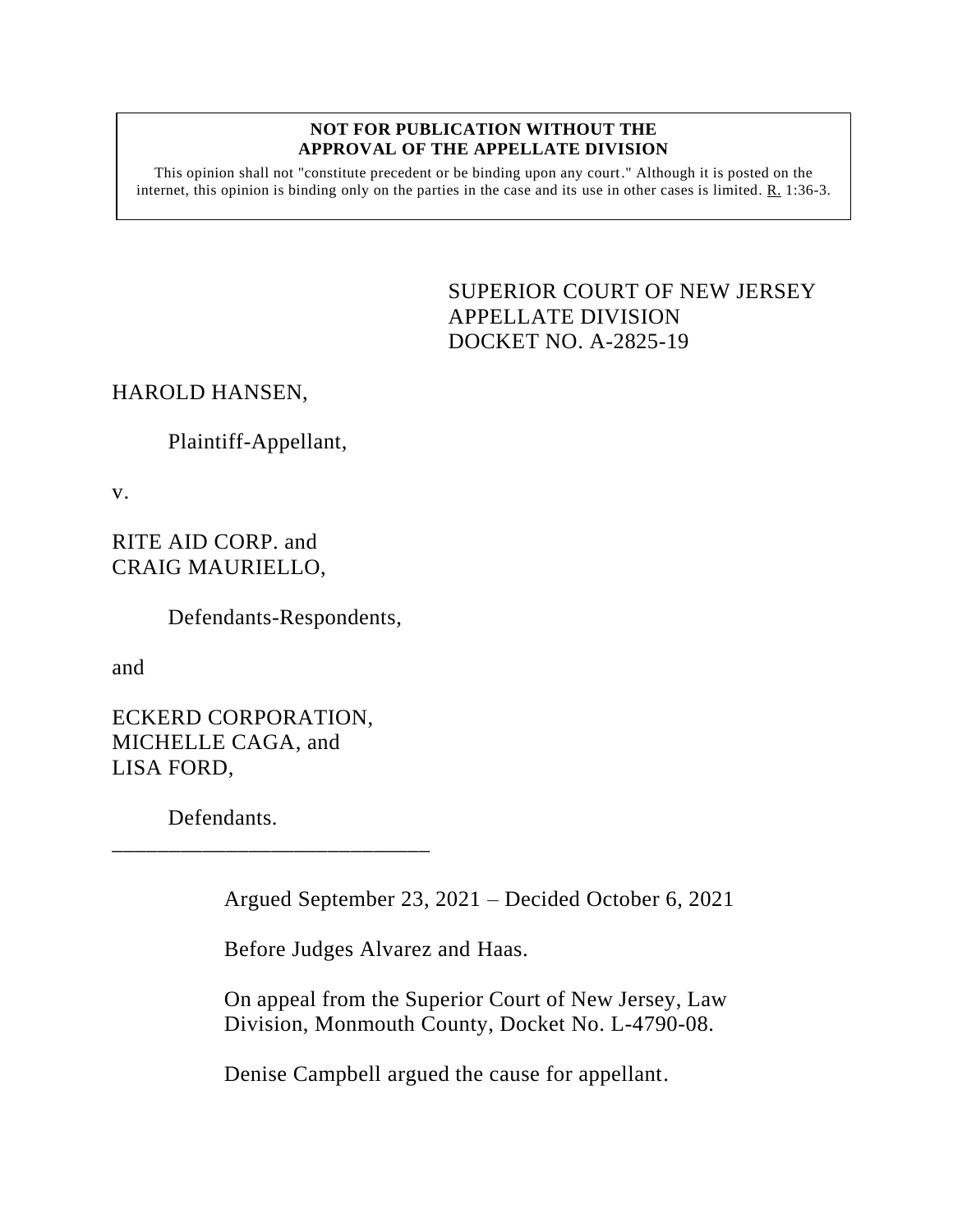James Bucci argued the cause for respondents (Genova Burns, LLC, attorneys; James Bucci, of counsel and on the brief; Peter F. Berk, on the brief).

## PER CURIAM

Plaintiff Harold Hansen appeals from the Law Division's February 25, 2020 Order of Judgment granting his post-trial motion for counsel fees and costs in part and denying it in part. Having considered plaintiff's arguments on appeal in light of the record and the applicable law, we affirm the February 25, 2020 judgment substantially for the reasons set forth by Judge Linda Grasso Jones in her comprehensive, seventy-three-page written decision.

The parties are fully familiar with the history of this matter, which is detailed in our two prior opinions, Hansen v. Rite Aid Corp. (Hansen I), No. A-2972-13 (App. Div. Jan. 20, 2016) and Hansen v. Rite Aid Corp. (Hansen II), No. A-4750-16 (App. Div. May 2, 2018), and in Judge Grasso Jones' decision. Therefore, we will not recite that history in detail here.

Plaintiff filed his action against his former employers, Rite Aid Corp. and Eckerd Corp., and some individual employees of those companies. Among other things, he alleged sexual orientation, age, and gender discrimination in violation of the Law Against Discrimination (LAD), N.J.S.A. 10:5-1 to -49. At the end of the third trial in this matter in June 2019, the jury returned a verdict in favor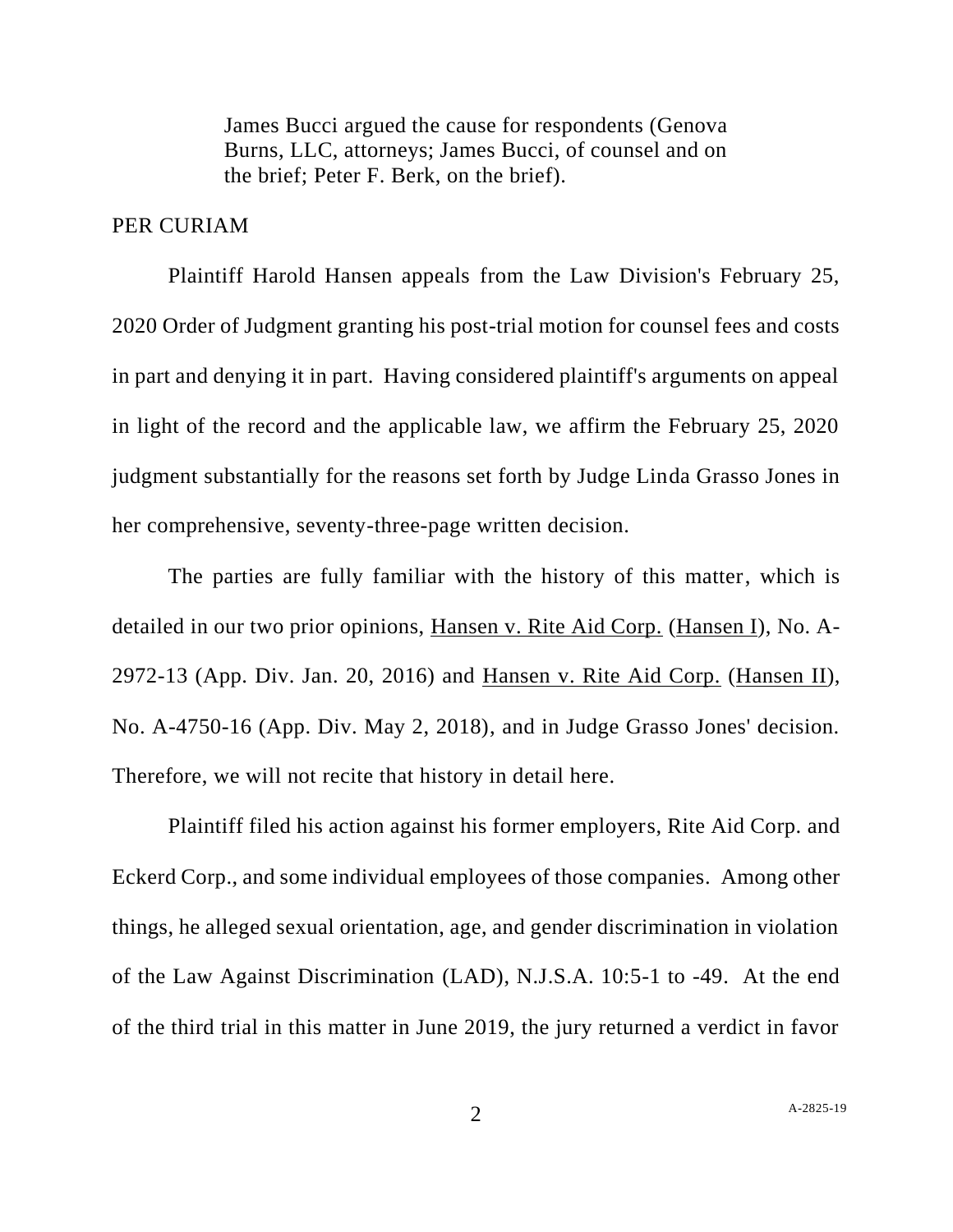of plaintiff on his sexual orientation discrimination claim against Rite Aid and one of its employees, Craig Mauriello. The jury awarded plaintiff \$220,000 in economic damages against these defendants for lost back pay, \$200,000 in punitive damages against Rite Aid, and \$500 in punitive damages against Mauriello. Judge Grasso Jones subsequently awarded defendant \$38,975.28 in prejudgment interest.

In July 2019, plaintiff filed a motion for counsel fees and costs as permitted under the LAD, N.J.S.A. 10:5-27.1. Plaintiff requested "an award of counsel fees in the amount of \$4,773,845[] (\$2,386,922.50 with a 100% enhancement which doubles the lodestar fee request) and costs in the amount of \$261,928.58." Thus, "[t]he total request by plaintiff for counsel fees and costs in this matter [was] \$5,035,773.50." Defendants opposed the motion and argued that although plaintiff might be entitled to counsel fees and costs under the LAD, the amount he sought was not supported by the record and should be reduced.

In addressing plaintiff's motion, Judge Grasso Jones carefully reviewed plaintiff's request on a line-by-line basis, and created a detailed fifty-four-page chart evaluating each of the individual items contained in plaintiff's lengthy request for counsel fees and costs. She then wrote an exhaustive decision explaining each of her rulings.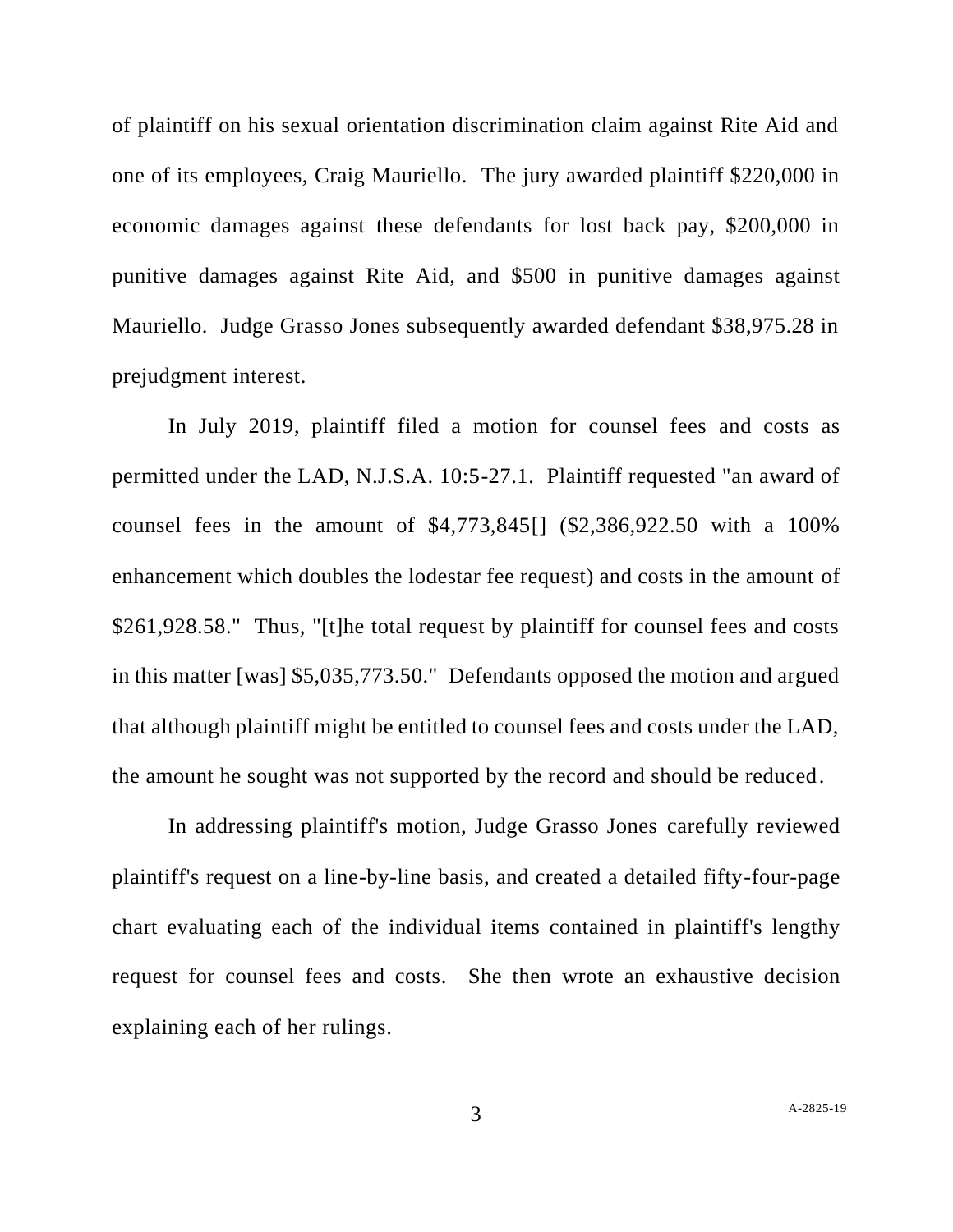Judge Grasso Jones denied many of plaintiff's desired fees and costs because she found them unreasonable. Judge Grasso Jones found, and we concur, that this was not a particularly complex matter, even though it was tried three times. The judge also found that plaintiff's calculation of the lodestar based upon a \$725 hourly rate for his two attorneys was unreasonable because there was no persuasive evidence that the attorneys had ever charged any client that amount, or that this was a "local customary rate" in the vicinage or anywhere else in New Jersey. Thus, Judge Grasso Jones found \$375 per hour was an appropriate rate for plaintiff's primary attorney, and calculated the other attorney's fees at the rate of \$325 per hour.

Judge Grasso Jones found that the total hours for which plaintiff sought compensation also needed to be drastically reduced. For example, plaintiff's attorney submitted bills containing "numerous entries" for more than twentyfour hours in one day. Plaintiff also sought reimbursement for counsel fees he expended on the two appeals, even though such a request was clearly barred by Rule 2:11-4, which requires that motions for counsel fees related to an appeal be filed in the Appellate Division within ten days after the termination of the appeal. In addition, plaintiff improperly asked to be paid for the fees his attorney charged for an unrelated unemployment compensation matter.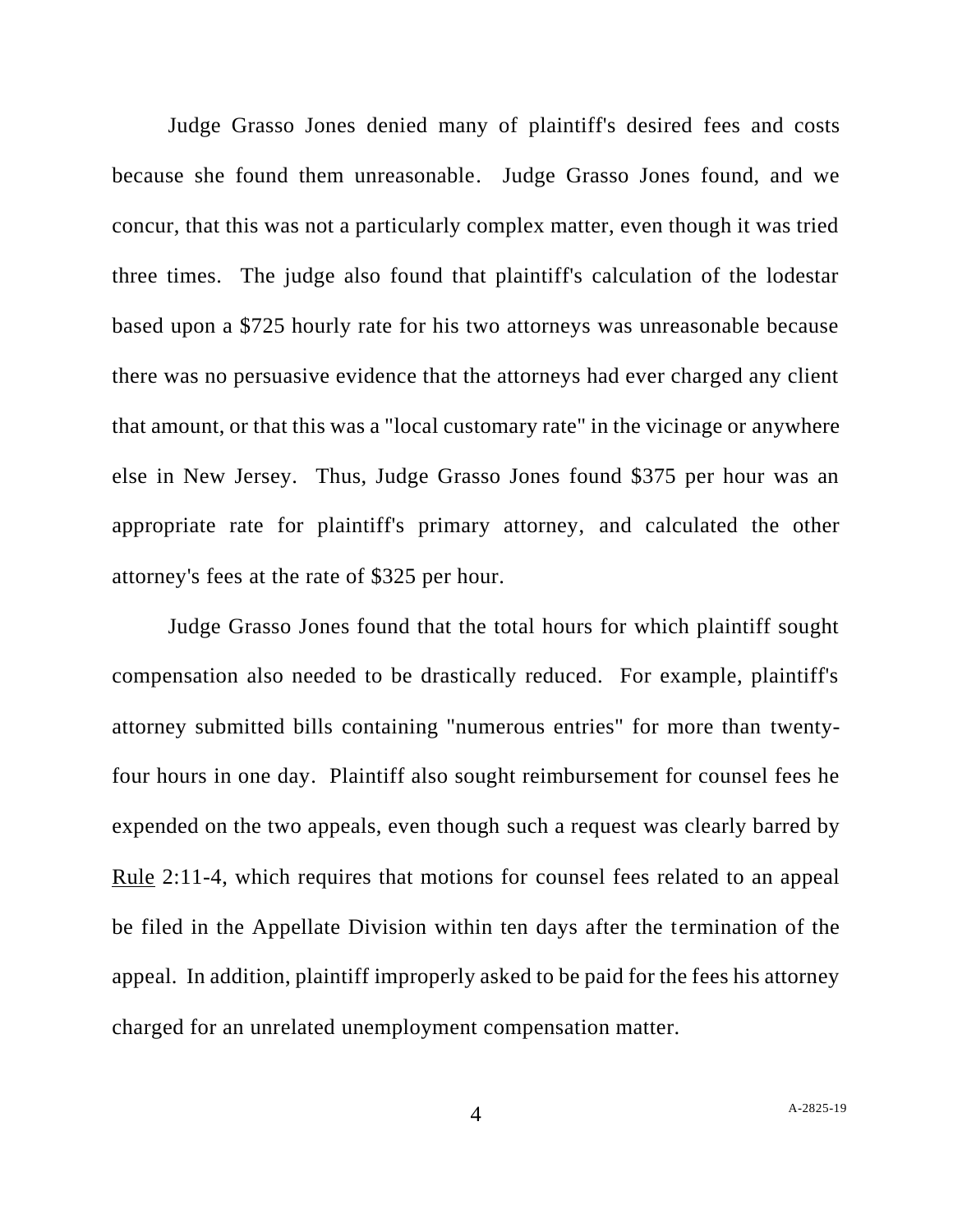Judge Grasso Jones disallowed other fees because they were incurred in the presentation of arguments, such as plaintiff's motions to recuse two trial court judges, that were unsuccessful. The judge also disallowed fees where there were "[e]rrors and excessive time" in the billing statements.

Judge Grasso Jones rejected plaintiff's request for a 100% enhancement of the counsel fees he sought. Applying the standards set forth in Walker v. Giuffre, 209 N.J. 124, 138 (2012), the judge found "[n]o support  $\ldots$  for plaintiff's request for a 100% enhancement," instead granting a more reasonable 20% enhancement. At the same time, however, the judge reduced plaintiff's attorney's fees by 20% to account for the limited success of plaintiff's attorney's efforts throughout the course of the trials. Finally, the judge reduced the total costs plaintiff sought in his application for the reasons set forth in her opinion.

As a result of her thorough review of plaintiff's application, the judge awarded plaintiff \$643,892.50 in counsel fees and \$97,495.47 in costs, for a total of \$741,387.97. The judge entered a judgment to this effect in plaintiff's favor on February 25, 2020. This appeal followed.

On appeal, plaintiff raises the same contentions he unsuccessfully presented to Judge Grasso Jones. He asserts that the judge abused her discretion by not awarding him all of the fees and costs he sought in his application.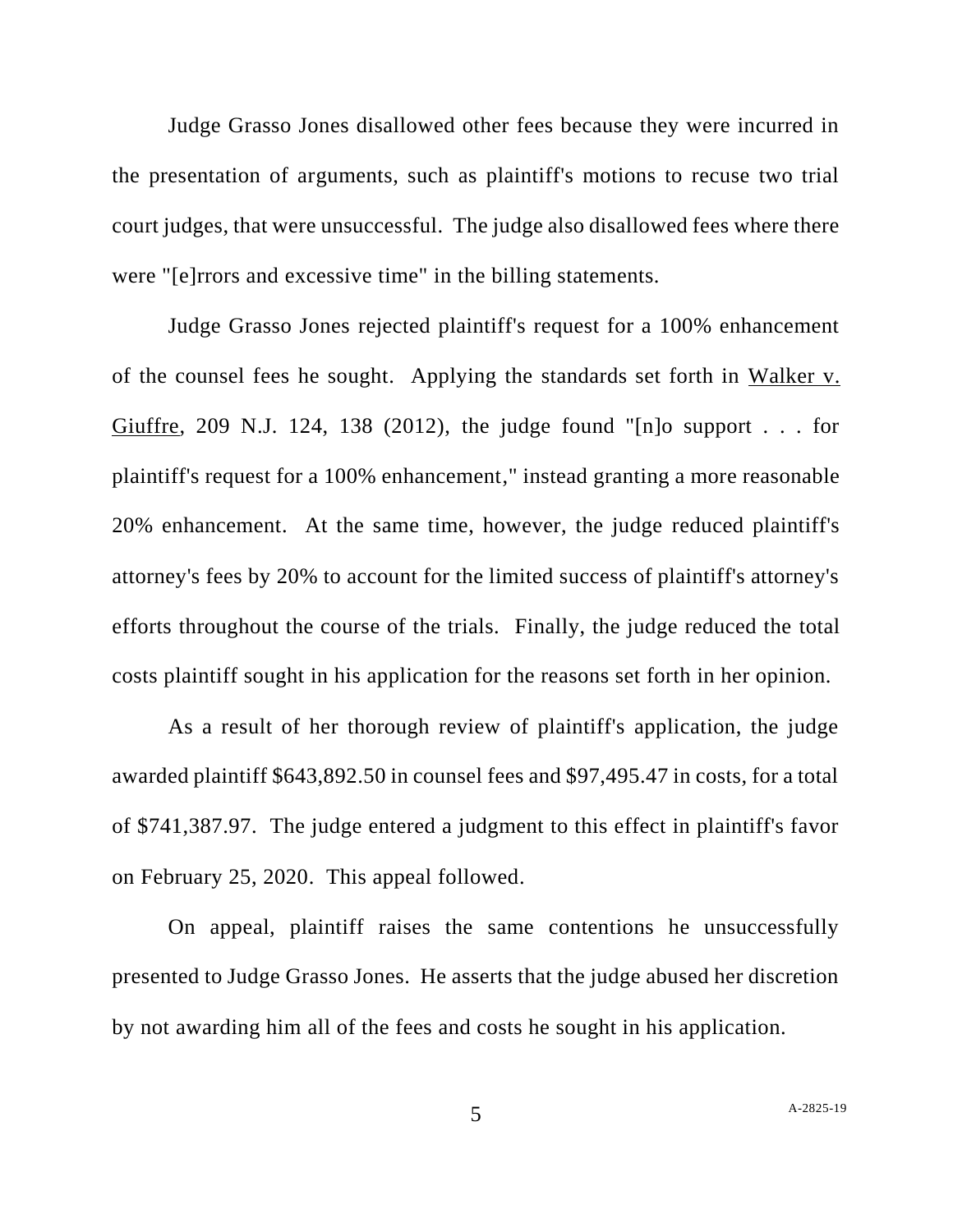The standards governing our review of a trial judge's decision on an application for counsel fees and costs are well established. A trial court's award of counsel fees "will be disturbed only on the rarest occasions, and then only because of a clear abuse of discretion." Rendine v. Pantzer, 141 N.J. 292, 317 (1995). The first step in determining the fee award is calculating the "lodestar," which is a reasonable hourly rate for counsel's services multiplied by the number of hours reasonably expended. Walker, 209 N.J. at 130-31. This is "the most significant element in the award of a reasonable fee because that function requires the trial court to evaluate carefully and critically the aggregate hours and specific hourly rates advanced by counsel for the prevailing party to support the fee application." Rendine, 141 N.J. at 335.

The Supreme Court has cautioned that trial courts "should not accept passively the submissions of counsel to support the lodestar amount[.]" Ibid. "'It does not follow that the amount of time actually expended is the amount of time reasonably expended.'" Ibid. (quoting Copeland v. Marshall, 641 F.2d 880, 891 (D.C. Cir. 1980)). Hours are not considered reasonably expended if they are "excessive, redundant, or otherwise unnecessary" or are spent on "claims on which the party did not succeed" or "that were distinct in all respects from claims